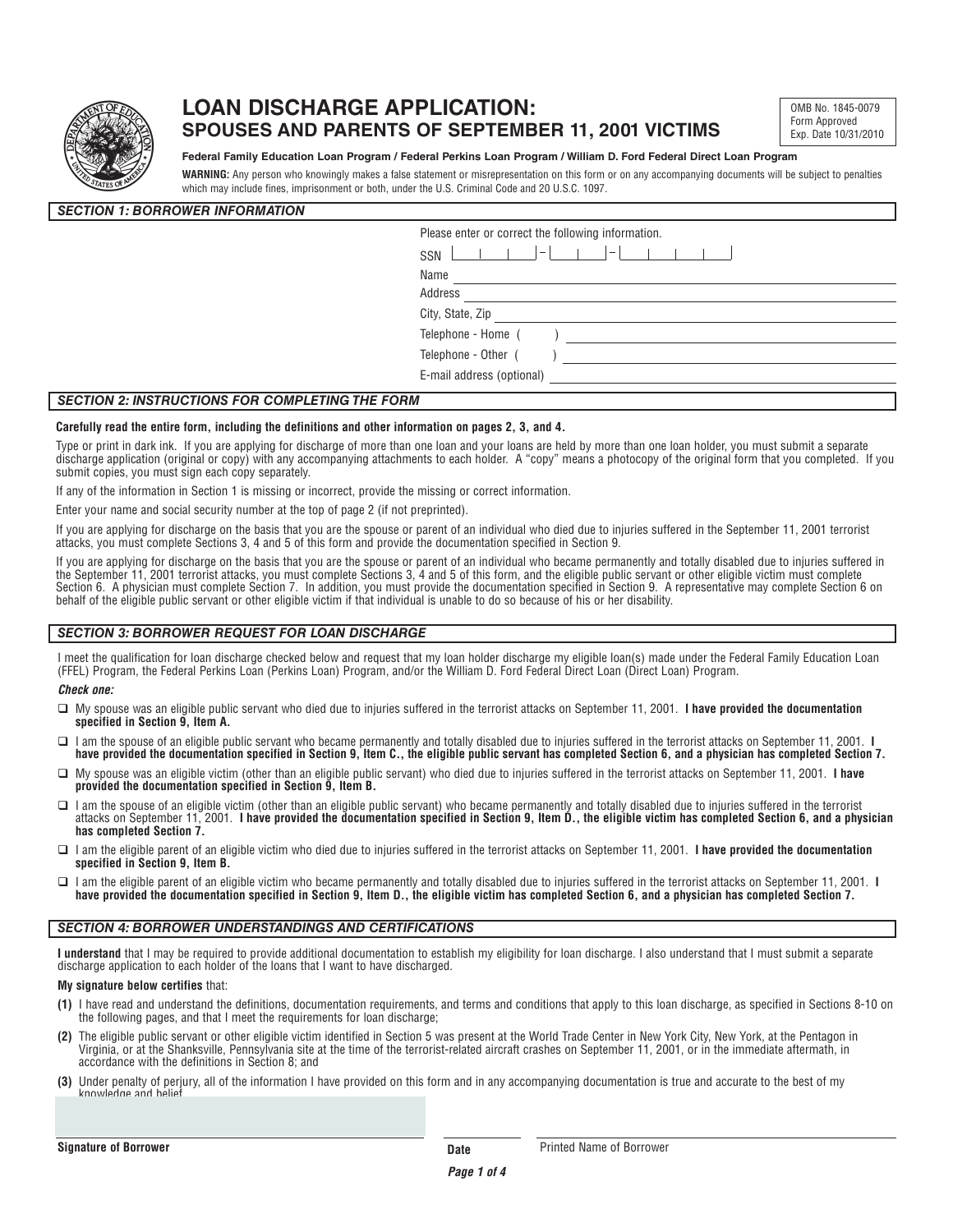| Borrower Name:                                                                                                                                                                                                                                                                                                                                                                                                                                                                                                                                                                                                                                                                                                                                                                                                                                                                                                                                                                                                                                                                                                                                                                                                                                                                                                                                                                                                                                                                                                                                                                                                                                                                                                                                                                                                                                                       | Borrower SSN:  <br>$ - $                                                     |  |
|----------------------------------------------------------------------------------------------------------------------------------------------------------------------------------------------------------------------------------------------------------------------------------------------------------------------------------------------------------------------------------------------------------------------------------------------------------------------------------------------------------------------------------------------------------------------------------------------------------------------------------------------------------------------------------------------------------------------------------------------------------------------------------------------------------------------------------------------------------------------------------------------------------------------------------------------------------------------------------------------------------------------------------------------------------------------------------------------------------------------------------------------------------------------------------------------------------------------------------------------------------------------------------------------------------------------------------------------------------------------------------------------------------------------------------------------------------------------------------------------------------------------------------------------------------------------------------------------------------------------------------------------------------------------------------------------------------------------------------------------------------------------------------------------------------------------------------------------------------------------|------------------------------------------------------------------------------|--|
| <b>SECTION 5: ELIGIBLE PUBLIC SERVANT OR OTHER ELIGIBLE VICTIM INFORMATION</b>                                                                                                                                                                                                                                                                                                                                                                                                                                                                                                                                                                                                                                                                                                                                                                                                                                                                                                                                                                                                                                                                                                                                                                                                                                                                                                                                                                                                                                                                                                                                                                                                                                                                                                                                                                                       |                                                                              |  |
| Enter the name, date of birth, and social security number of the eligible public servant or other eligible victim:                                                                                                                                                                                                                                                                                                                                                                                                                                                                                                                                                                                                                                                                                                                                                                                                                                                                                                                                                                                                                                                                                                                                                                                                                                                                                                                                                                                                                                                                                                                                                                                                                                                                                                                                                   |                                                                              |  |
|                                                                                                                                                                                                                                                                                                                                                                                                                                                                                                                                                                                                                                                                                                                                                                                                                                                                                                                                                                                                                                                                                                                                                                                                                                                                                                                                                                                                                                                                                                                                                                                                                                                                                                                                                                                                                                                                      |                                                                              |  |
| Date of Birth (mm-dd-yyyy)<br>Printed Name (last, first, middle initial)                                                                                                                                                                                                                                                                                                                                                                                                                                                                                                                                                                                                                                                                                                                                                                                                                                                                                                                                                                                                                                                                                                                                                                                                                                                                                                                                                                                                                                                                                                                                                                                                                                                                                                                                                                                             | <b>Social Security Number</b>                                                |  |
| SECTION 6: ELIGIBLE PUBLIC SERVANT/ELIGIBLE VICTIM UNDERSTANDINGS, AUTHORIZATION, AND CERTIFICATIONS                                                                                                                                                                                                                                                                                                                                                                                                                                                                                                                                                                                                                                                                                                                                                                                                                                                                                                                                                                                                                                                                                                                                                                                                                                                                                                                                                                                                                                                                                                                                                                                                                                                                                                                                                                 |                                                                              |  |
| I understand that the borrower identified above and in Section 1 of this form is applying for a discharge of his or her eligible loans on the basis that I became<br>permanently and totally disabled due to injuries suffered in the terrorist attacks on September 11, 2001.                                                                                                                                                                                                                                                                                                                                                                                                                                                                                                                                                                                                                                                                                                                                                                                                                                                                                                                                                                                                                                                                                                                                                                                                                                                                                                                                                                                                                                                                                                                                                                                       |                                                                              |  |
| I further understand that, except in the case of a consolidation loan for which the borrower and I are jointly responsible, a discharge of the borrower's loans based on my<br>permanent and total disability does not discharge any of my loans. If I have other loans for which I am responsible and I have not already applied for or received a<br>discharge of those loans based on my disability. I should contact my loan holder.                                                                                                                                                                                                                                                                                                                                                                                                                                                                                                                                                                                                                                                                                                                                                                                                                                                                                                                                                                                                                                                                                                                                                                                                                                                                                                                                                                                                                             |                                                                              |  |
| I authorize any physician, hospital, or other institution having records about the disability that is the basis for the borrower's request for a loan discharge to make<br>information from these records available to the borrower and to the holder(s) of the borrower's loan(s) for purposes of this application for a loan discharge.                                                                                                                                                                                                                                                                                                                                                                                                                                                                                                                                                                                                                                                                                                                                                                                                                                                                                                                                                                                                                                                                                                                                                                                                                                                                                                                                                                                                                                                                                                                            |                                                                              |  |
| I certify that I became permanently and totally disabled due to injuries suffered in the September 11, 2001 terrorist attacks, as defined in Section 8 of this form. Under<br>penalty of perjury, I further certify that any information I have provided on this form and in any supporting documentation is true and accurate to the best of my<br>knowledge and belief.                                                                                                                                                                                                                                                                                                                                                                                                                                                                                                                                                                                                                                                                                                                                                                                                                                                                                                                                                                                                                                                                                                                                                                                                                                                                                                                                                                                                                                                                                            |                                                                              |  |
|                                                                                                                                                                                                                                                                                                                                                                                                                                                                                                                                                                                                                                                                                                                                                                                                                                                                                                                                                                                                                                                                                                                                                                                                                                                                                                                                                                                                                                                                                                                                                                                                                                                                                                                                                                                                                                                                      |                                                                              |  |
| Signature of Eligible Public Servant/Eligible Victim or<br><b>Date</b><br><b>Representative</b>                                                                                                                                                                                                                                                                                                                                                                                                                                                                                                                                                                                                                                                                                                                                                                                                                                                                                                                                                                                                                                                                                                                                                                                                                                                                                                                                                                                                                                                                                                                                                                                                                                                                                                                                                                      | Printed Name of Eligible Public Servant/Eligible Victim or<br>Representative |  |
| SECTION 7: PHYSICIAN'S CERTIFICATION OF PERMANENT AND TOTAL DISABILITY                                                                                                                                                                                                                                                                                                                                                                                                                                                                                                                                                                                                                                                                                                                                                                                                                                                                                                                                                                                                                                                                                                                                                                                                                                                                                                                                                                                                                                                                                                                                                                                                                                                                                                                                                                                               |                                                                              |  |
| Instructions for Physician: The borrower identified in Section 1 of this form is applying for discharge of his/her federal education loan(s) on the basis that the borrower is<br>the spouse or parent of an individual (identified in Section 5 of this form) who became permanently and totally disabled due to injuries suffered in the September 11,<br>2001 terrorist attacks.                                                                                                                                                                                                                                                                                                                                                                                                                                                                                                                                                                                                                                                                                                                                                                                                                                                                                                                                                                                                                                                                                                                                                                                                                                                                                                                                                                                                                                                                                  |                                                                              |  |
| Complete and sign the certification below only if you are a doctor of medicine or osteopathy legally authorized to practice in a State and if the individual identified in<br>Section 5 of this form became permanently and totally disabled due to injuries suffered in the terrorist attacks on September 11, 2001, in accordance with the definition                                                                                                                                                                                                                                                                                                                                                                                                                                                                                                                                                                                                                                                                                                                                                                                                                                                                                                                                                                                                                                                                                                                                                                                                                                                                                                                                                                                                                                                                                                              |                                                                              |  |
| in Section 8 of this form (see below). Return the completed form to the borrower identified in Section 1.                                                                                                                                                                                                                                                                                                                                                                                                                                                                                                                                                                                                                                                                                                                                                                                                                                                                                                                                                                                                                                                                                                                                                                                                                                                                                                                                                                                                                                                                                                                                                                                                                                                                                                                                                            |                                                                              |  |
| <b>I certify</b> that the individual identified in Section 5 became permanently and totally disabled due to injuries suffered in the terrorist attacks on September 11, 2001, in<br>accordance with the definition in Section 8 of this form.                                                                                                                                                                                                                                                                                                                                                                                                                                                                                                                                                                                                                                                                                                                                                                                                                                                                                                                                                                                                                                                                                                                                                                                                                                                                                                                                                                                                                                                                                                                                                                                                                        |                                                                              |  |
| I am a doctor of (check one) $\Box$ medicine $\Box$ osteopathy legally authorized to practice in the State of<br>(For this purpose, the term State includes the 50 United States, the District of Columbia, American Samoa, the Commonwealth of Puerto Rico, Guam, the Virgin Islands,<br>the Commonwealth of the Northern Mariana Islands, the Republic of the Marshall Islands, the Federated States of Micronesia, and the Republic of Palau.)<br>My professional license number is example to result that the same state of the state of the state of the state of the state of the state of the state of the state of the state of the state of the state of the state of the                                                                                                                                                                                                                                                                                                                                                                                                                                                                                                                                                                                                                                                                                                                                                                                                                                                                                                                                                                                                                                                                                                                                                                                   |                                                                              |  |
|                                                                                                                                                                                                                                                                                                                                                                                                                                                                                                                                                                                                                                                                                                                                                                                                                                                                                                                                                                                                                                                                                                                                                                                                                                                                                                                                                                                                                                                                                                                                                                                                                                                                                                                                                                                                                                                                      |                                                                              |  |
| Physician's Signature (a signature stamp is not acceptable)<br><b>Date</b>                                                                                                                                                                                                                                                                                                                                                                                                                                                                                                                                                                                                                                                                                                                                                                                                                                                                                                                                                                                                                                                                                                                                                                                                                                                                                                                                                                                                                                                                                                                                                                                                                                                                                                                                                                                           | Printed Name of Physician                                                    |  |
| Address                                                                                                                                                                                                                                                                                                                                                                                                                                                                                                                                                                                                                                                                                                                                                                                                                                                                                                                                                                                                                                                                                                                                                                                                                                                                                                                                                                                                                                                                                                                                                                                                                                                                                                                                                                                                                                                              | City, State, Zip                                                             |  |
|                                                                                                                                                                                                                                                                                                                                                                                                                                                                                                                                                                                                                                                                                                                                                                                                                                                                                                                                                                                                                                                                                                                                                                                                                                                                                                                                                                                                                                                                                                                                                                                                                                                                                                                                                                                                                                                                      |                                                                              |  |
|                                                                                                                                                                                                                                                                                                                                                                                                                                                                                                                                                                                                                                                                                                                                                                                                                                                                                                                                                                                                                                                                                                                                                                                                                                                                                                                                                                                                                                                                                                                                                                                                                                                                                                                                                                                                                                                                      |                                                                              |  |
| Fax (optional)<br>Telephone                                                                                                                                                                                                                                                                                                                                                                                                                                                                                                                                                                                                                                                                                                                                                                                                                                                                                                                                                                                                                                                                                                                                                                                                                                                                                                                                                                                                                                                                                                                                                                                                                                                                                                                                                                                                                                          | E-mail address (optional)                                                    |  |
| <b>SECTION 8: DEFINITIONS</b>                                                                                                                                                                                                                                                                                                                                                                                                                                                                                                                                                                                                                                                                                                                                                                                                                                                                                                                                                                                                                                                                                                                                                                                                                                                                                                                                                                                                                                                                                                                                                                                                                                                                                                                                                                                                                                        |                                                                              |  |
|                                                                                                                                                                                                                                                                                                                                                                                                                                                                                                                                                                                                                                                                                                                                                                                                                                                                                                                                                                                                                                                                                                                                                                                                                                                                                                                                                                                                                                                                                                                                                                                                                                                                                                                                                                                                                                                                      |                                                                              |  |
| <b>Died due to injuries suffered in the terrorist attacks on September 11, 2001</b> means that the individual identified in Section 5 of this form was present at the World<br>Trade Center in New York City, New York, at the Pentagon in Virginia, or at the Shanksville, Pennsylvania site at the time of or in the immediate aftermath (see below) of<br>the terrorist-related aircraft crashes on September 11, 2001, and the individual died as a direct result of these crashes.                                                                                                                                                                                                                                                                                                                                                                                                                                                                                                                                                                                                                                                                                                                                                                                                                                                                                                                                                                                                                                                                                                                                                                                                                                                                                                                                                                              |                                                                              |  |
| <b>Became permanently and totally disabled due to injuries suffered in the terrorist attacks on September 11, 2001</b> means that the individual identified in Section 5 of<br>this form was present at the World Trade Center in New York City, New York, at the Pentagon in Virginia, or at the Shanksville, Pennsylvania site at the time of or in the<br>immediate aftermath (see below) of the terrorist-related aircraft crashes on September 11, 2001, and the individual became permanently and totally disabled as a direct<br>result of these crashes. If the injuries suffered due to the terrorist-related aircraft crashes did not make the individual permanently and totally disabled at the time of or<br>in the immediate aftermath (see below) of the attacks, the individual may be considered to be permanently and totally disabled for the purposes of this loan discharge if<br>the individual's medical condition has deteriorated to the extent that the individual is now permanently and totally disabled. An individual is considered to be<br>permanently and totally disabled if (a) the disability is the result of a physical injury to the individual that was treated by a medical professional within 72 hours after<br>the injury was sustained or within 72 hours of the individual's rescue; (b) the physical injury that caused the disability is verified by contemporaneous medical records<br>created by or at the direction of the medical professional who provided the medical care; (c) the individual is unable to work and earn money due to the disability; and<br>(d) the disability is expected to continue indefinitely or result in death.<br>Present at the World Trade Center in New York City, New York, at the Pentagon in Virginia, or at the Shanksville, Pennsylvania site means that at the time of the |                                                                              |  |

- terrorist-related aircraft crashes or in the immediate aftermath (see below), the individual identified in Section 5 of this form was physically present **(a)** in the buildings or portions of the buildings that were destroyed as a result of the terrorist-related aircraft crashes; or **(b)** in any area contiguous to the crash site that was sufficiently close to the site that there was a demonstrable risk of physical harm resulting from the impact of the aircraft or any subsequent fire, explosions or building collapses. Generally, this includes the immediate area in which the impact occurred, fire occurred, portions of buildings fell, or debris fell upon and injured persons. This definition also includes individuals who were on board American Airlines flights 11 or 77 or United Airlines flights 93 or 175 on September 11, 2001.
- Immediate aftermath means, except for eligible public servants, the period of time from the aircraft crashes until 12 hours after the crashes. In the case of an eligible public servant, the immediate aftermath includes the period from the aircraft crashes until 96 hours after the crashes.
- The September 11, 2001 terrorist attacks are the terrorist events and their immediate aftermath at the World Trade Center in New York City, New York, the Pentagon in Virginia, the crash site in Shanksville, Pennsylvania, and on board American Airlines flights 11 and 77 and United Airlines flights 93 and 175.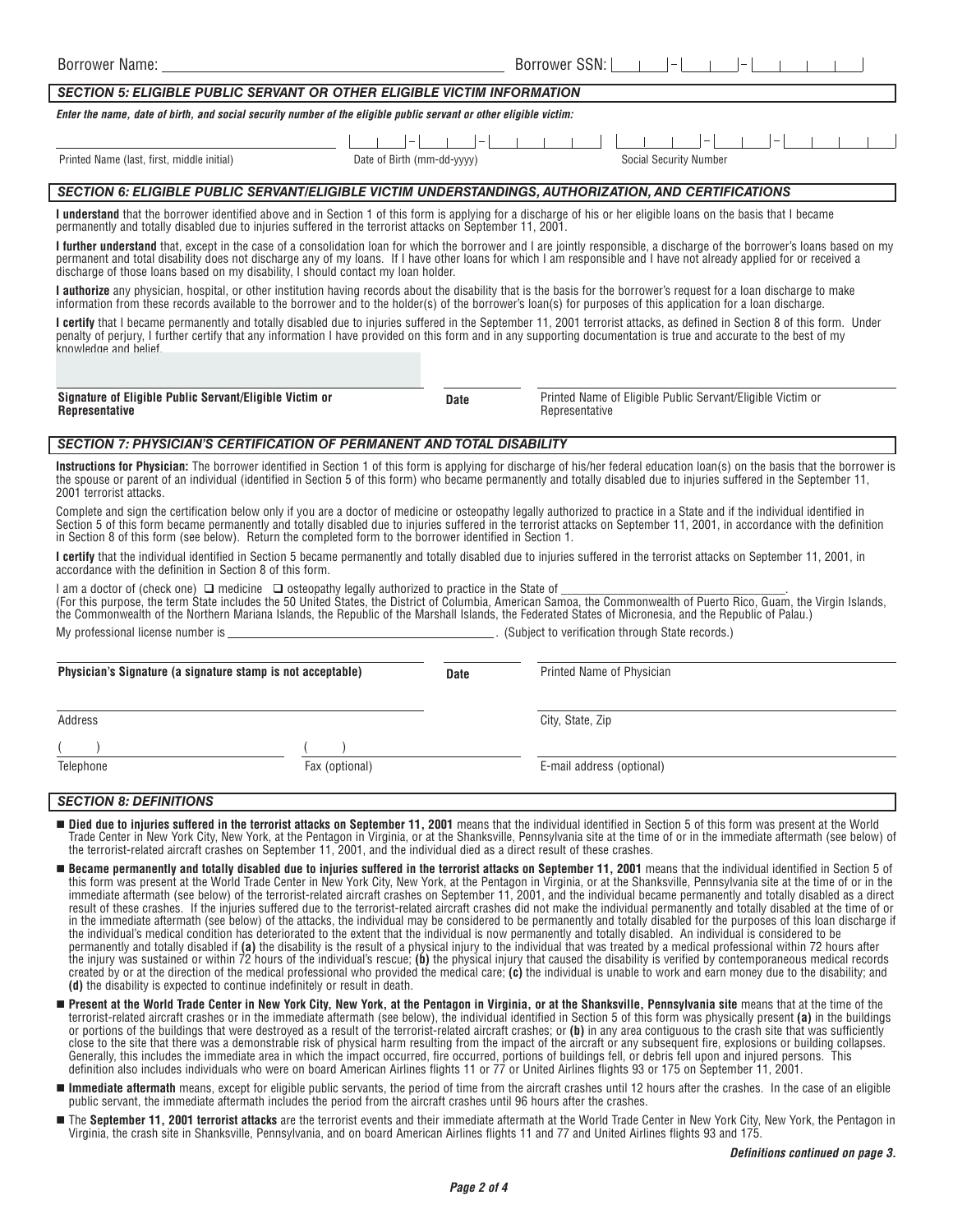# *SECTION 8: DEFINITIONS (continued from page 2)*

- A spouse of an eligible public servant or other eligible victim must have been married to the eligible public servant or other eligible victim on September 11, 2001 and must currently be married to that individual, or must have been married to that individual at the time of the individual's death.
- Eligible public servant means an individual who (a) served as a police officer, firefighter, other safety or rescue personnel, or as a member of the Armed Forces, and **(b)** died or became permanently and totally disabled due to injuries suffered in the terrorist attacks on September 11, 2001.
- � **Eligible victim** means an individual who died or became permanently and totally disabled due to injuries suffered in the terrorist attacks on September 11, 2001, except for an individual who has been identified as a participant or conspirator in the terrorist-related crashes on September 11, 2001.
- � **Eligible parent** means an individual who owes a Federal PLUS Loan or a Direct PLUS Loan obtained on behalf of an eligible victim, or who owes a Federal Consolidation Loan or a Direct Consolidation Loan that was used to repay a Federal PLUS Loan or a Direct PLUS Loan obtained on behalf of an eligible victim. **NOTE:** An eligible parent who owes a loan obtained on behalf of an eligible public servant may qualify for a loan discharge in accordance with the requirements for loan discharge based on the death or permanent and total disability of an eligible victim.
- � The **Federal Family Education Loan (FFEL) Program** includes Federal Stafford Loans (both subsidized and unsubsidized), Federal Supplemental Loans for Students (SLS), Federal PLUS Loans, and Federal Consolidation Loans.
- � The **Federal Perkins Loan (Perkins Loan) Program** includes Federal Perkins Loans, National Direct Student Loans (NDSL), and National Defense Student Loans (NDSL).
- � The **William D. Ford Federal Direct Loan (Direct Loan) Program** includes Federal Direct Stafford/Ford Loans (Direct Subsidized Loans), Federal Direct Unsubsidized Stafford/Ford Loans (Direct Unsubsidized Loans), Federal Direct PLUS Loans (Direct PLUS Loans), and Federal Direct Consolidation Loans (Direct Consolidation Loans).
- An eligible loan for the purpose of this loan discharge is (1) any outstanding FFEL, Direct Loan, or Perkins Loan program loan on which amounts were owed by the borrower on September 11, 2001; or **(2)** the outstanding portion of a Federal Consolidation Loan or Direct Consolidation Loan attributable to FFEL, Direct Loan, or Federal Perkins Loan program loans that were owed on September 11, 2001.
- The holder of your FFEL Program loan(s) may be a lender, a guaranty agency, or the U.S. Department of Education (ED). The holder of your Perkins Loan Program loan(s) may be a school you attended or ED. The holder of your Direct Loan Program loan(s) is ED.

# *SECTION 9: DOCUMENTATION REQUIREMENTS*

### **A. For the death of an eligible public servant:**

- **1.** A certification from an authorized official of the Armed Forces, police, fire, or safety/rescue agency (for example, military commanding or personnel officer, or human resources official) that the individual identified in Section 5 of this form was a member of the Armed Forces, or was employed as a police officer, firefighter, or other safety or rescue personnel, and was present at the World Trade Center in New York City, New York, at the Pentagon in Virginia, or at the Shanksville, Pennsylvania site at the time of the terrorist-related aircraft crashes or in the immediate aftermath of these crashes; and
- **2.** Documentation that the individual identified in Section 5 of this form is included on an official list of the individuals who died in the September 11, 2001 terrorist attacks; or, if the individual is not included on such a list:
	- An original or certified copy of the individual's death certificate or, if the individual owed a FFEL, Direct Loan, or Federal Perkins Loan program loan at the time of the terrorist attacks, documentation that the individual's loan was discharged by the loan holder due to death; and
	- A certification from a physician or medical examiner that the individual died due to injuries suffered in the terrorist attacks on September 11, 2001; or
- **3.** In exceptional circumstances and on a case-by-case basis, other reliable documentation in lieu of the documentation specified in A.1. and/or A.2. of this section, as determined by the chief executive officer of the guaranty agency (for FFEL Program loans), the chief financial officer of the school (for Perkins Loan Program loans), or the Secretary of Education (for Direct Loan Program loans).

### **B. For the death of an eligible victim:**

• The documentation specified in A.2. or A.3. of this section.

### **C. For the permanent and total disability of an eligible public servant:**

- **1.** The documentation specified in A.1. of this section;
- **2.** Copies of contemporaneous medical records created by or at the direction of a medical professional who provided medical care to the individual identified in Section 5 of this form within 72 hours after the injury was sustained or within 72 hours after the individual was rescued (a "contemporaneous" medical record means a record that was created at the time the medical care was provided); and
- **3.** A certification in Section 7 of this form by a physician, who is a doctor of medicine or osteopathy and who is legally authorized to practice in a State, that the individual identified in Section 5 of this form is permanently and totally disabled as a result of injuries suffered in the terrorist attacks on September 11, 2001.

### **D. For the permanent and total disability of an eligible victim:**

• The documentation specified in C.2. and C.3. of this section.

### *SECTION 10: LOAN DISCHARGE TERMS AND CONDITIONS*

- If you qualify for loan discharge as a September 11, 2001 survivor, you are relieved of the obligation to make further payments on your eligible loans, in accordance with the terms specified below. Any payments you made on a loan prior to discharge are not returned.
- If you are the **spouse of an eligible public servant**, you are relieved of the obligation to make further payments on any of your eligible loans, including any eligible Federal Consolidation Loan or Direct Consolidation Loan that was made jointly to you and the eligible public servant.
- � If you are the **spouse of an eligible victim (other than an eligible public servant)**, you are relieved of the obligation to make further payments on the portion of a Federal Consolidation Loan or a Direct Consolidation loan made jointly to you and the victim that is attributable to the victim's eligible loans. You will remain responsible for repaying the portion of the consolidation loan that is attributable to your loans.
- � If you are the **parent of an eligible victim**, you are relieved of the obligation to make further payments on **(1)** an eligible Federal PLUS Loan or Direct PLUS Loan that you obtained on behalf of the victim, and **(2)** the portion of a Federal Consolidation Loan or a Direct Consolidation Loan that is attributable to eligible Federal PLUS Loans or Direct PLUS Loans you obtained on behalf of the victim.

# *SECTION 11: WHERE TO SEND THE COMPLETED LOAN DISCHARGE APPLICATION*

*Send the completed loan discharge application and any attachments to: If you need help completing this form, call:*